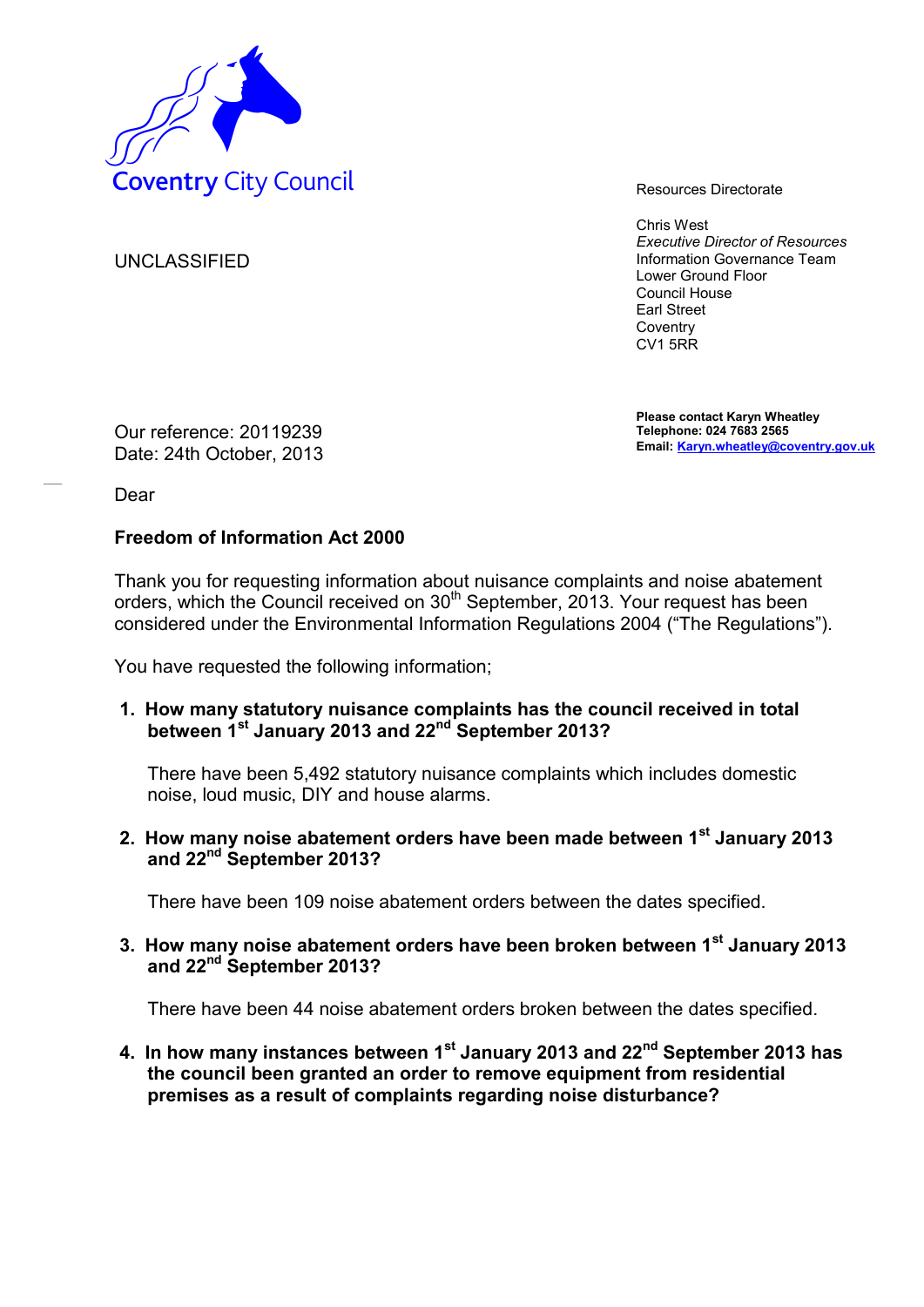There have been no instances where the Council has been granted an order to remove equipment from residential premises as a result of complaints regarding noise disturbance.

**5. How many complaints has the council received in each of the following categories since 1st January, 2013?** 

*(If a complaint falls into more than one category, please select the category you believe to be most appropriate. Please do NOT list complaints twice.)* 

**Noise** 

**e.g. from loud music, home improvements, domestic alarms.** 

- **Animals e.g. smells, fouling and damage created by animals. The keeping of an excessive number of animals. Potentially dangerous animals.**
- **Refuse, accumulation and deposits e.g. rubbish left in gardens or private alleyways**
- **Condition & maintenance of domestic premises e.g. guttering, garden & hedges, hygiene, vermin & pests, any other general maintenance**
- **Parking & vehicles e.g. including mobile homes, caravans and all other motorised or non-motorised vehicles**

Please refer to the table below:

| <b>Complaint Type</b>                                 | <b>Number of Complaints</b>  |
|-------------------------------------------------------|------------------------------|
| <b>Noise</b>                                          | 1917                         |
| Animals                                               | 413                          |
| Refuse, accumulation and deposits                     | 4173 (including fly tipping) |
| <b>Condition and Maintenance of Domestic Premises</b> | 356                          |
| <b>Parking and Vehicles</b>                           | 326                          |

Please note, under the Re-Use of Public Sector Information 2005 Regulations you are free to use this information for your own use or for the purposes of news reporting.

However, any other type of re-use under the Regulations, for example; publication of the information or circulation to the public, will require permission of the copyright owner and may be subject to terms and conditions. For documents where the copyright does not belong to Coventry City Council you will need to apply separately to the copyright holder.

If you wish to apply to reuse the information you have requested or have any other issues relating to this request please do not hesitate to contact me.